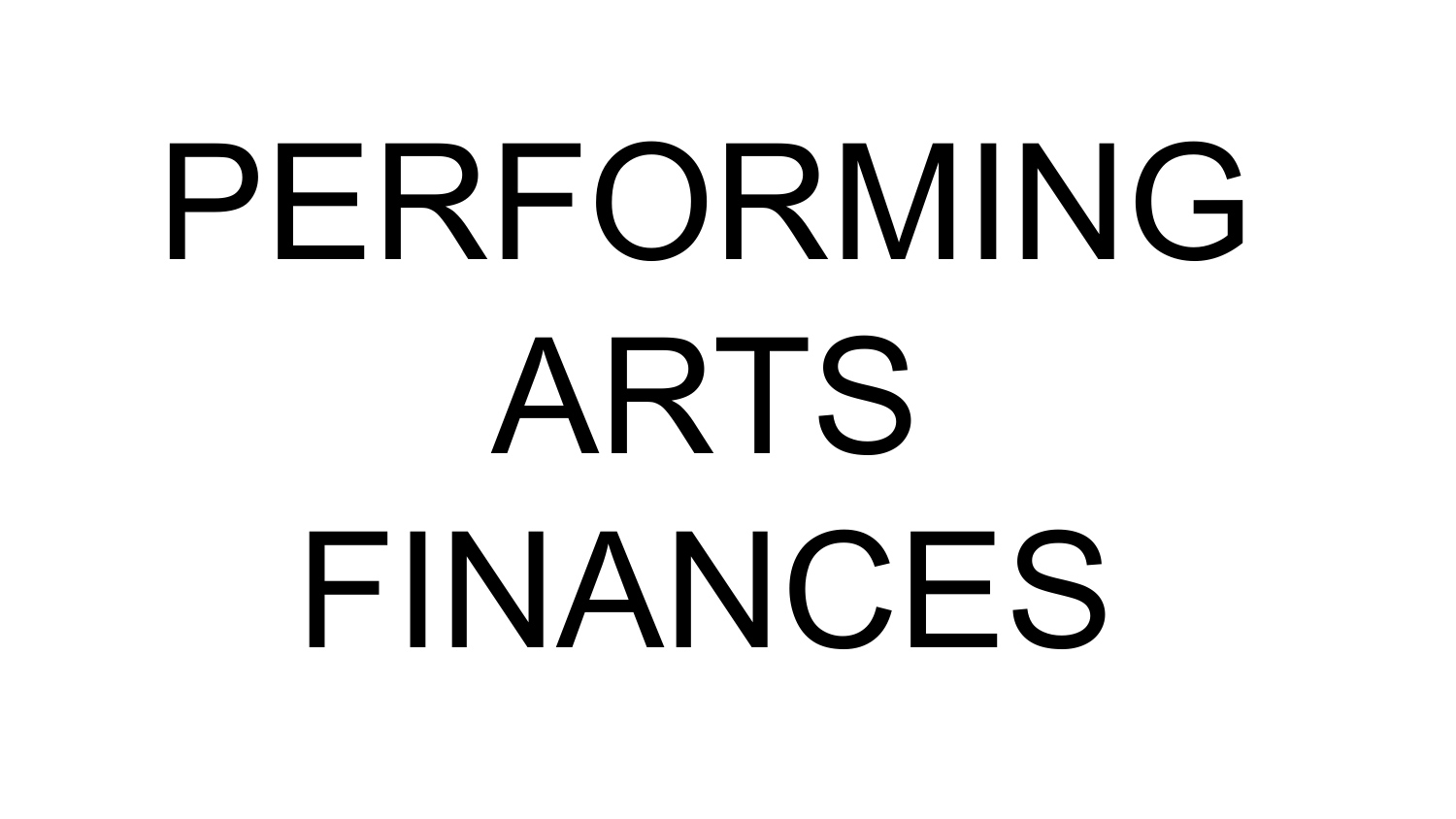### **PERFORMING ARTS HAVE MULTIPLE FUNDING SOURCES**



#### **PARENT ORGANIZATION (501c3)**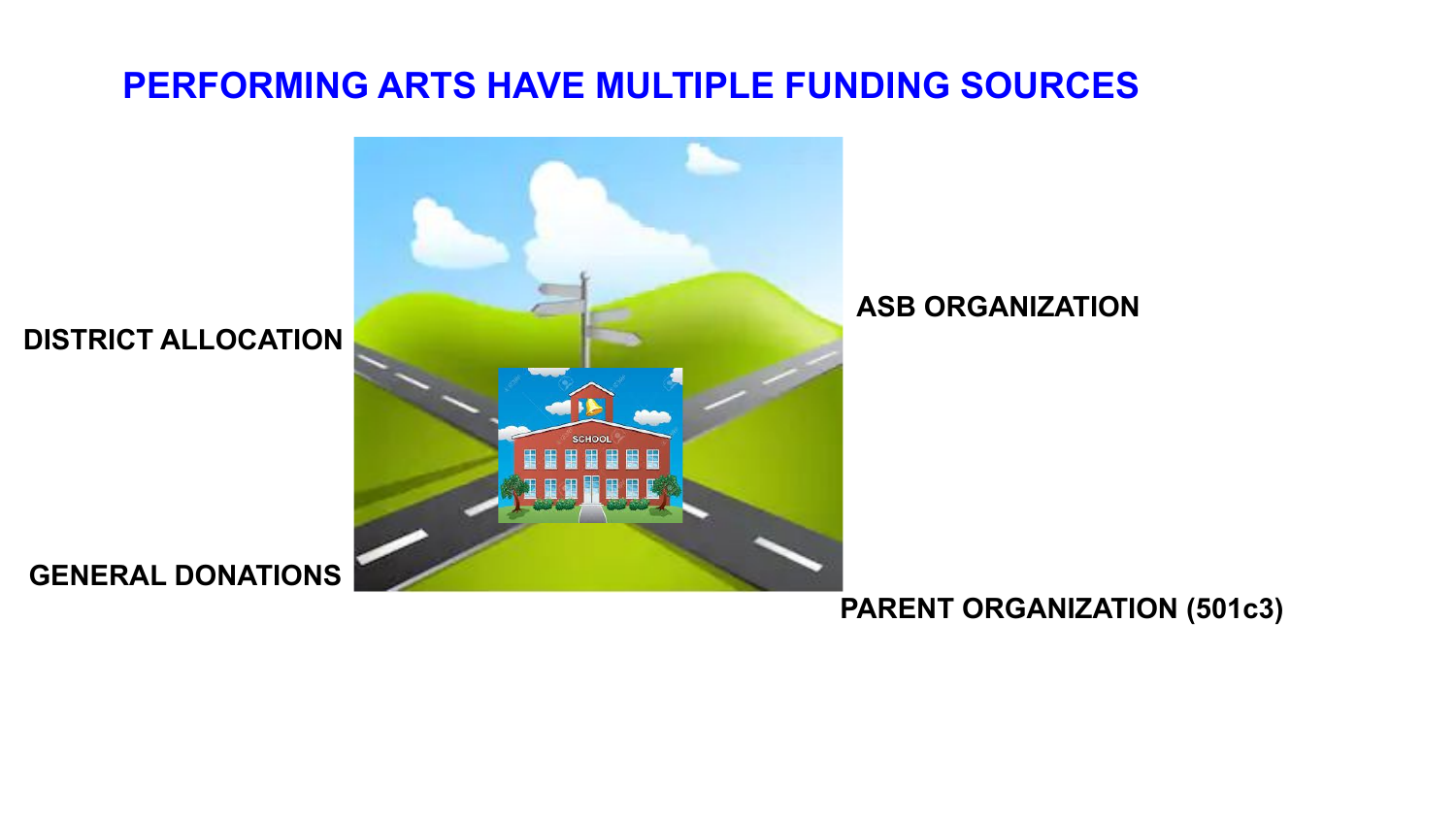# ASB ORGANIZATIONS

**CLASSES WITH CREDENTIALED TEACHERS ACCESSING ASB FUNDS IN PARTNERSHIP WITH STUDENT LEADERSHIP COUNCILS**

(**CHOIR, DANCE, INSTRUMENTAL MUSIC, THEATRE**)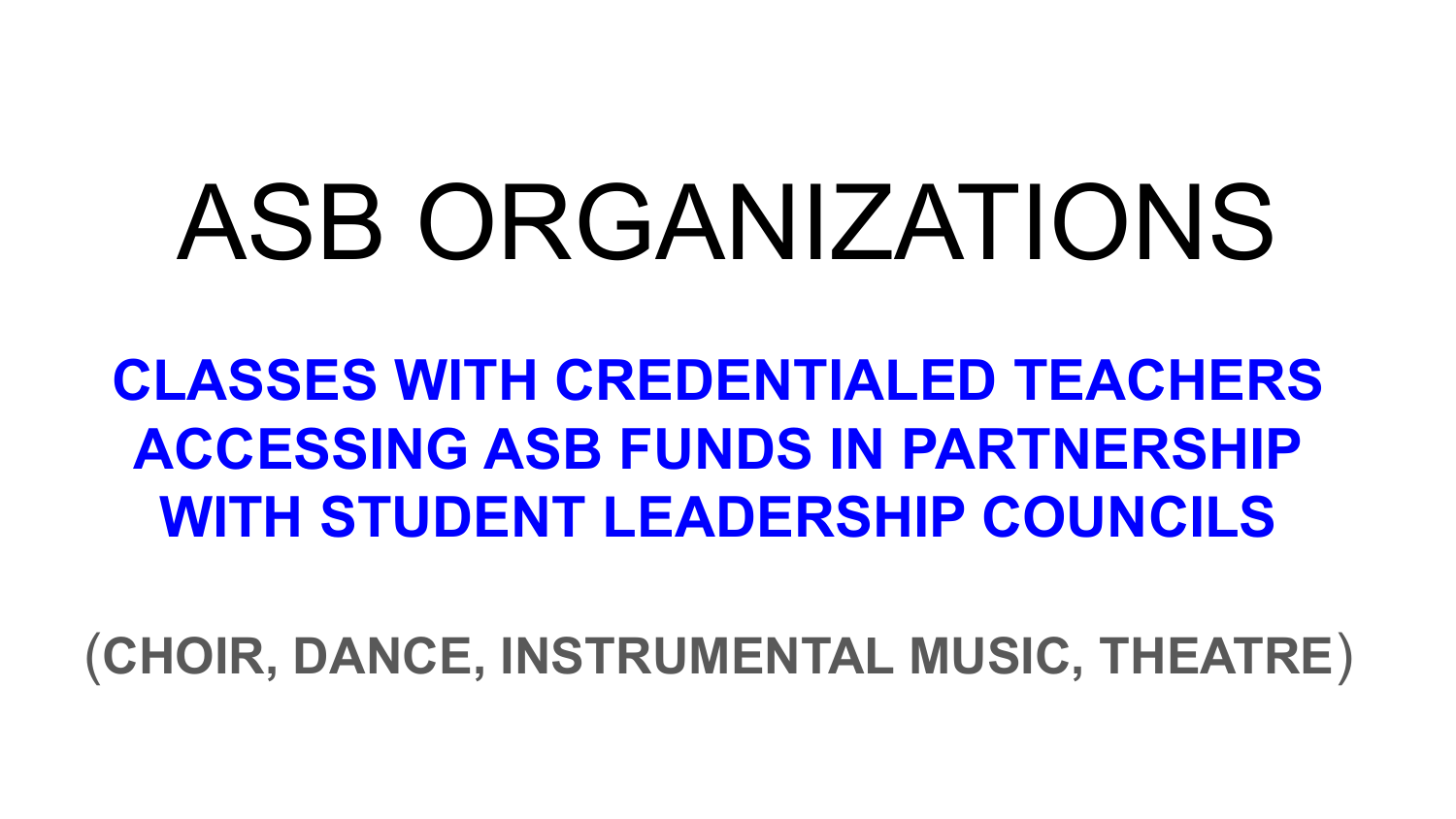#### **DISTRICT ALLOCATION ADMIN APPROVES**



**ASB ORGANIZATION STUDENT ORGANIZATION COUNCIL APPROVES STUDENT TREASURER SIGNS OFF ON ALL CHECK REQUESTS**

**GENERAL DONATIONS ULTIMATELY DEPOSITED IN ASB DONATION ACCOUNT/ORGANIZATION**

**PARENT ORGANIZATION (501c3) PARENT BOARD APPROVES TEACHER INPUT AS PARTNER WITH BOARD**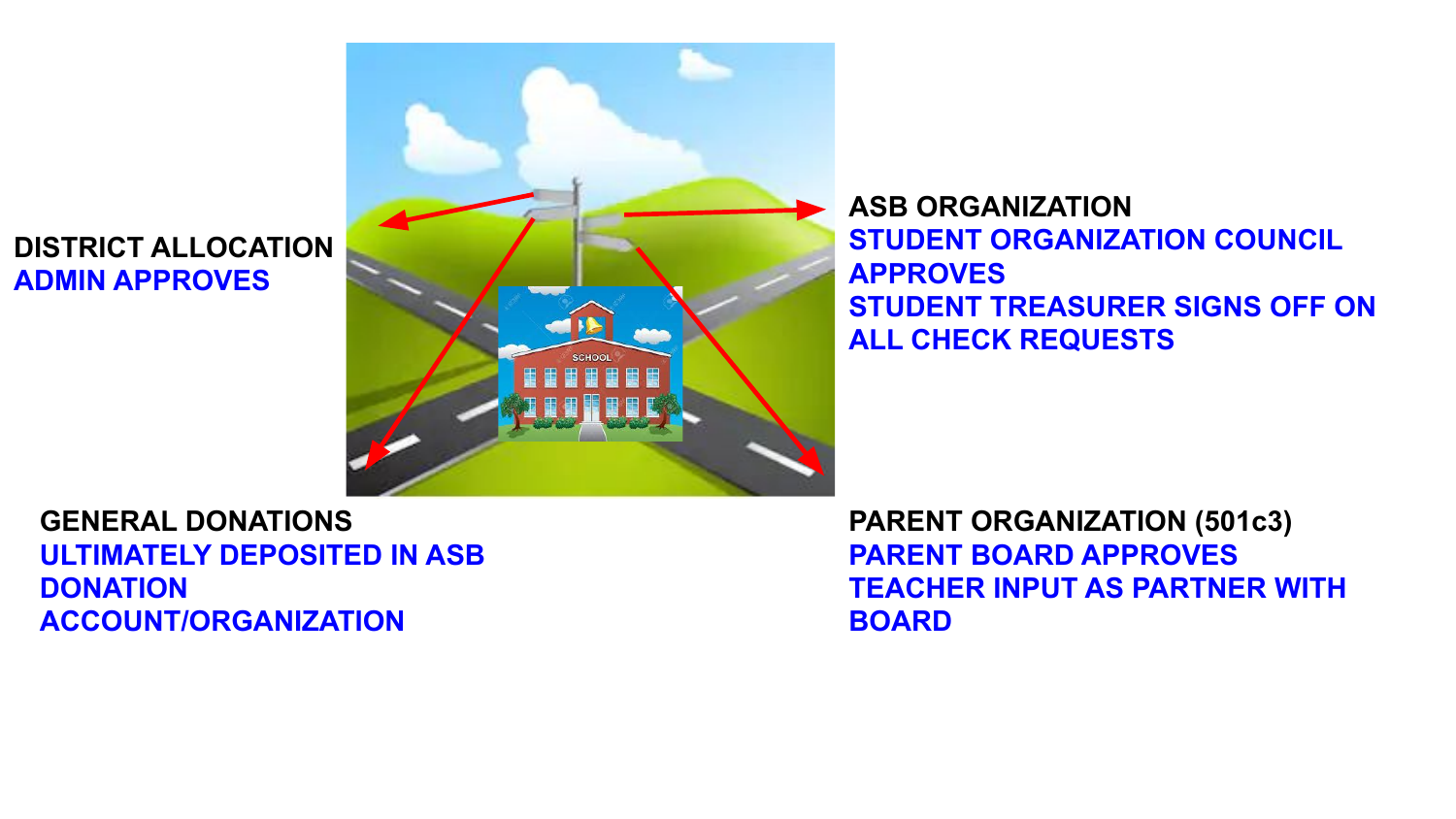**DISTRICT ALLOCATION ADMIN APPROVES TEACHER MANAGES**



**ASB ORGANIZATION STUDENT COUNCIL APPROVES TREASURER SIGNS OFF TEACHER MANAGES - CONFIDENTIAL**

**GENERAL DONATIONS ULTIMATELY DEPOSITED IN ASB DONATION TEACHER SOLE MANAGER**

**PARENT ORGANIZATION (501c3) PARENT BOARD APPROVES TEACHER INPUT AS PARTNER WITH BOARD PARENTS MANAGE ACCOUNTS (NO INDIVIDUAL STUDENT FUNDS/RECORDS)**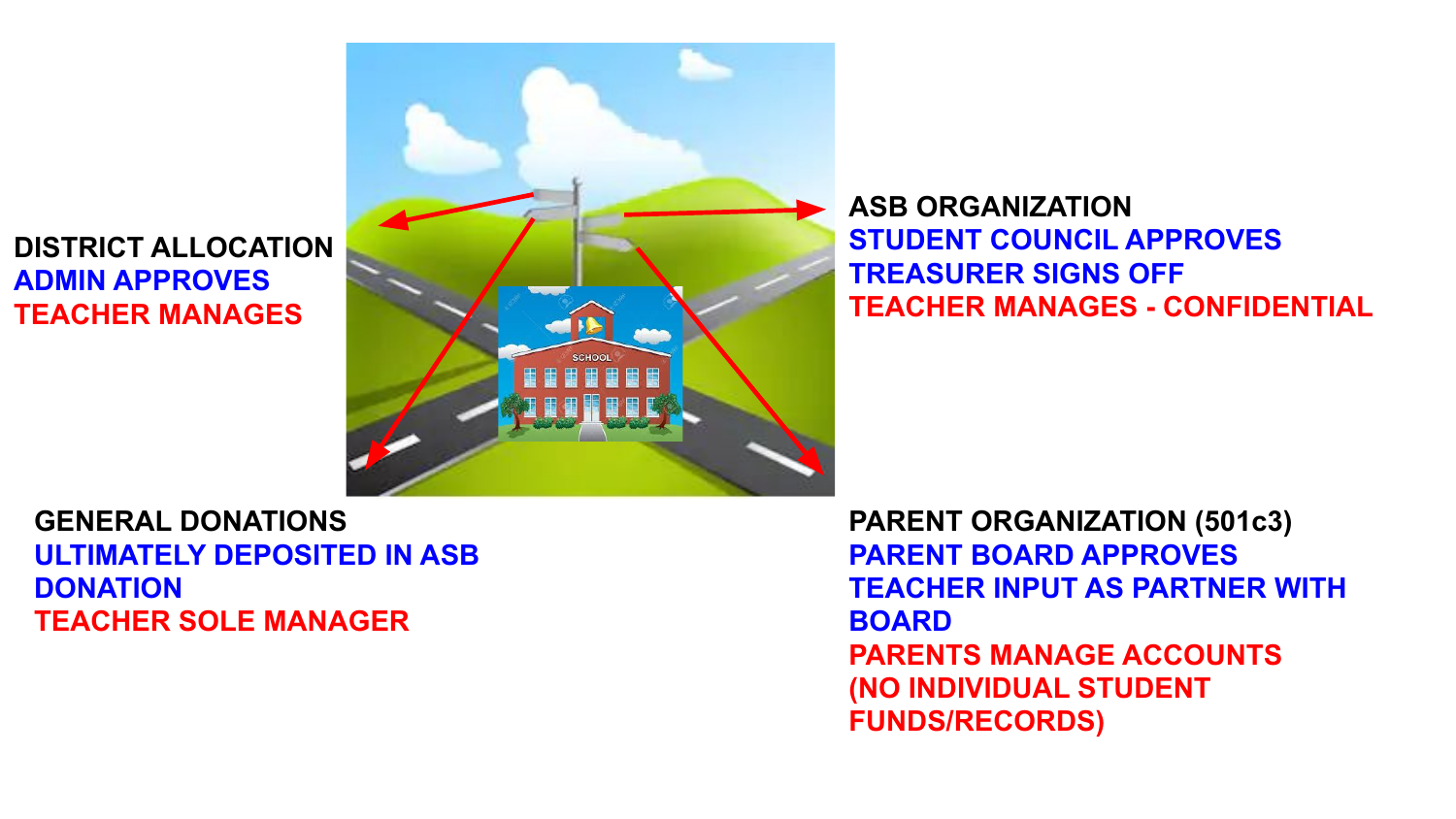**DISTRICT ALLOCATION ADMIN APPROVES TEACHER MANAGES REQUESTS THROUGH PRINCIPAL OFFICE**

### **STUDENT**



**ASB ORGANIZATION STUDENT COUNCIL APPROVES TREASURER SIGNS OFF TEACHER MANAGES - CONFIDENTIAL REQUESTS THROUGH MVHS FINANCE OFFICE**

### **SUPPORT**

**GENERAL DONATIONS ULTIMATELY DEPOSITED IN ASB DONATION TEACHER SOLE MANAGER REQUESTS THROUGH MVHS FINANCE OFFICE**

**PARENT ORGANIZATION (501c3) PARENT BOARD APPROVES TEACHER & STUDENT BOARD MEMBERS PARENTS MANAGE ACCOUNTS (NO INDIVIDUAL STUDENT FUNDS/RECORDS) PARENTS HANDLE BANKING, MAKE CONTRIBUTION DIRECTLY TO SOURCE (CLINICIAN, MVLA PAYROLL, SCHOLARSHIP TO FINANCE OFFICE)**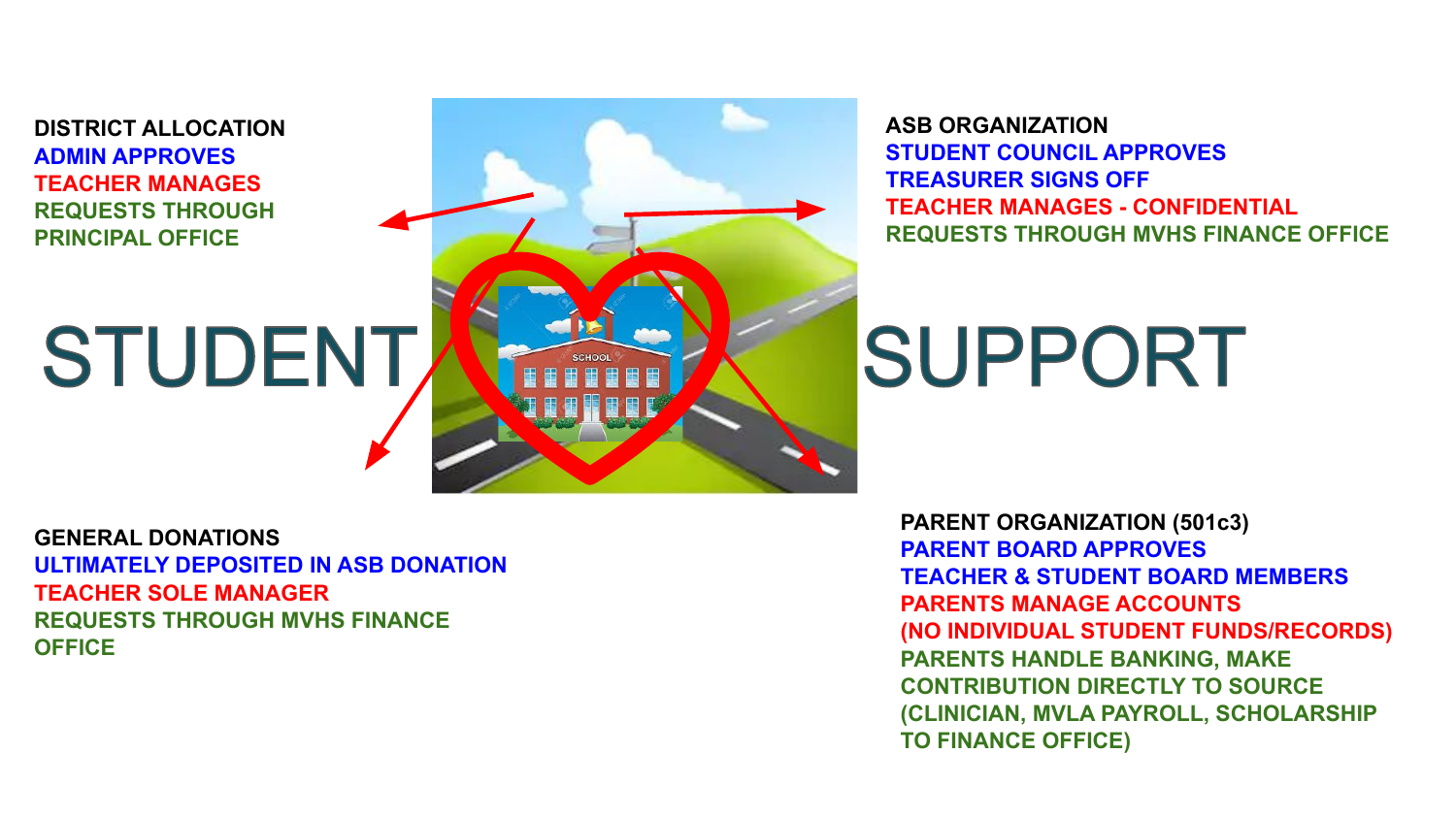# PROJECTED BUDGET

OVERALL BUDGET INCLUDES ALL SOURCES. THE ASB PORTION MUST BE VOTED AND APPROVED BY THE STUDENT LEADERSHIP COUNCIL AND REFLECTED IN THE MINUTES. CHANGES OR ADDITIONS MUST BE BROUGHT BACK TO THE STUDENT LEADERS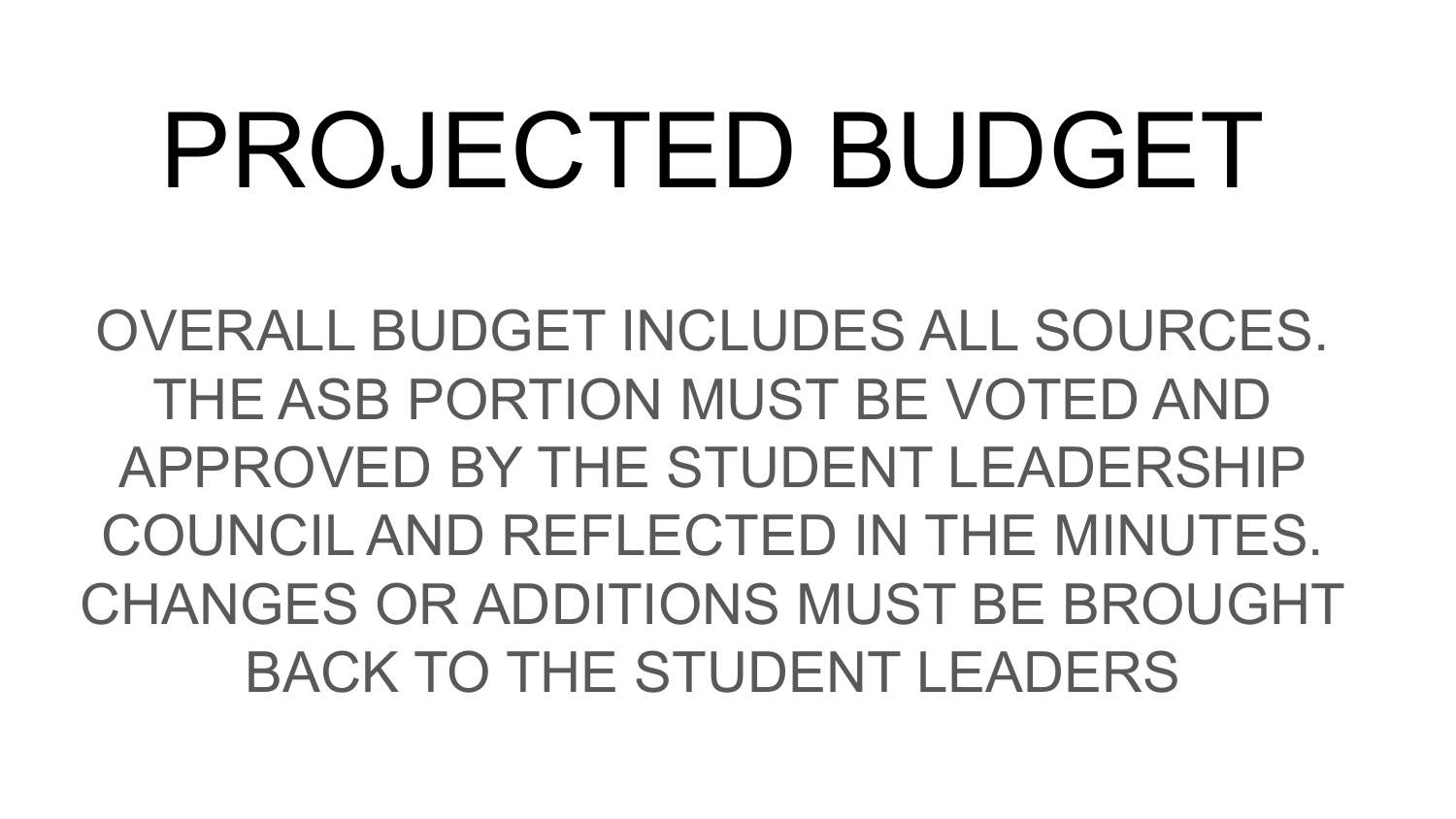## PARENT BOOSTER - 501c3

### PARENT TREASURER ACCOUNTING ANNUAL AUDITS ANNUAL RECONCILIATION MEETING WITH BOARD MEMBERS, TEACHER & STUDENT REP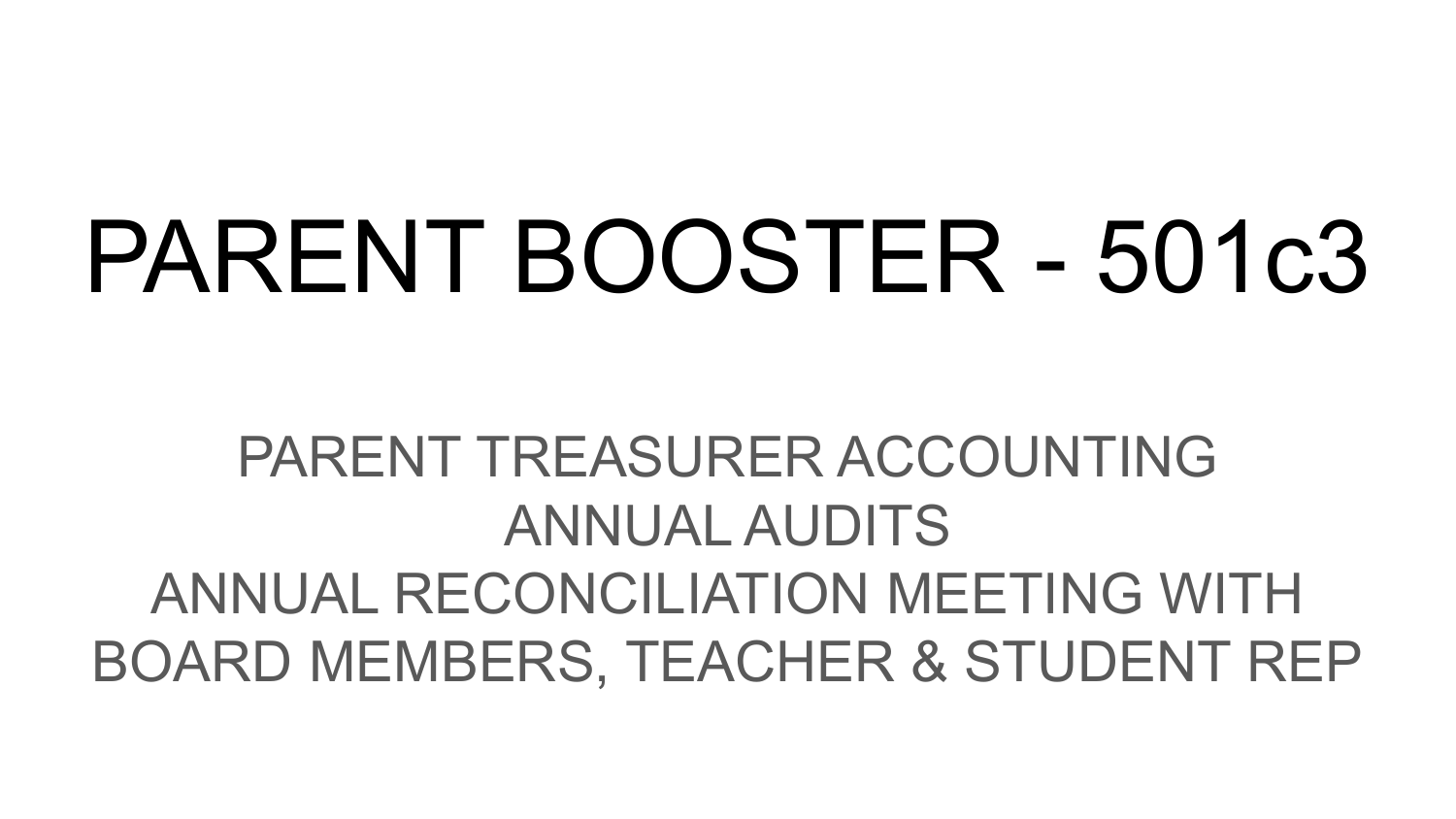#### **IN A NUTSHELL- WE HAVE MULTIPLE SOURCES OF \$\$**



**PARENT ORGANIZATION (501c3)**

#### **EACH ROAD HAS DIFFERENT RULES AND REGULATIONS**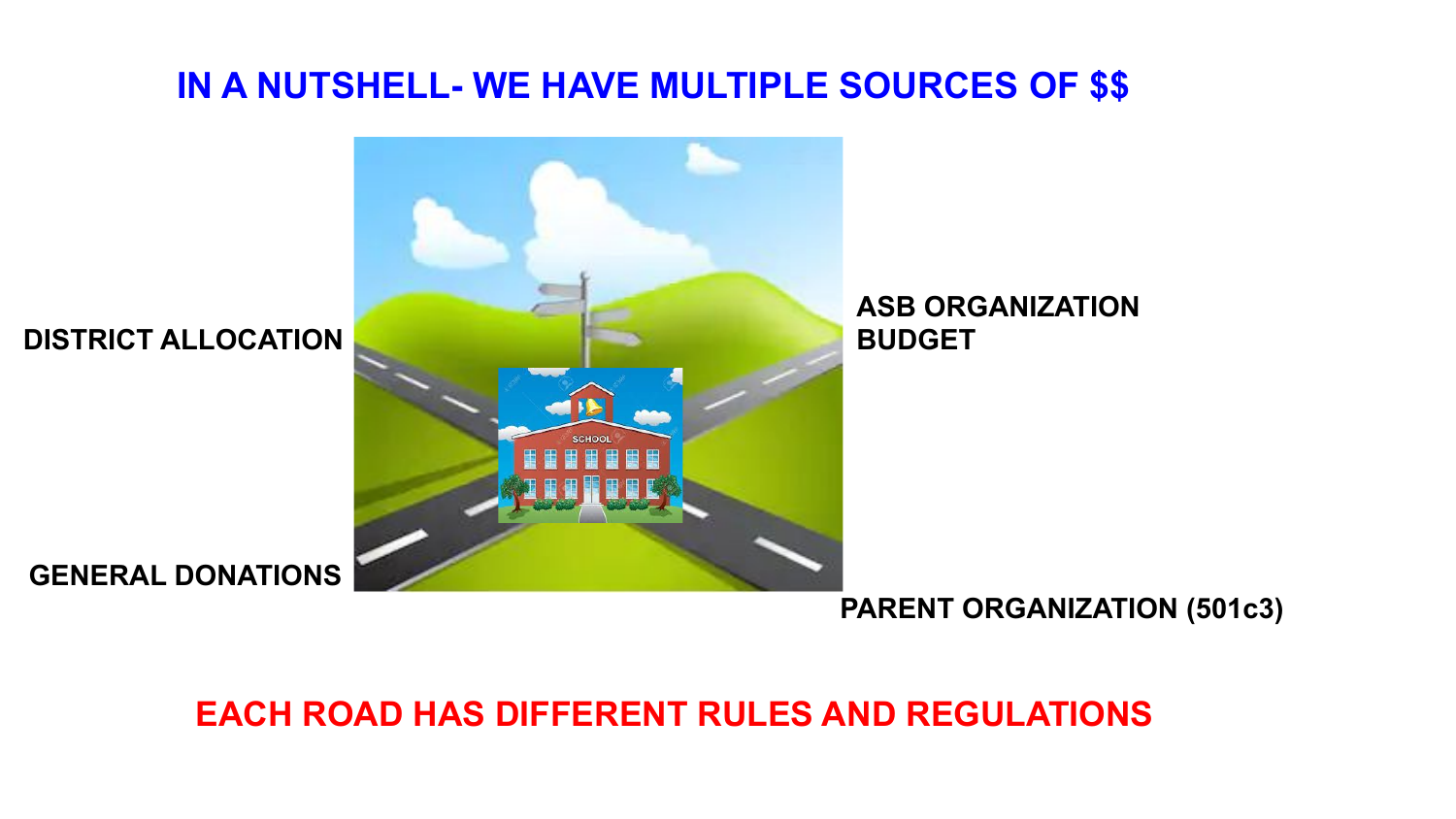### **ADDED BENEFIT TO MULTIPLE SOURCE FUNDING**

**We are always protected!**

If there is a roadblock on one of the streets.



Students can still have their needs met with clear passage on another Avenue!